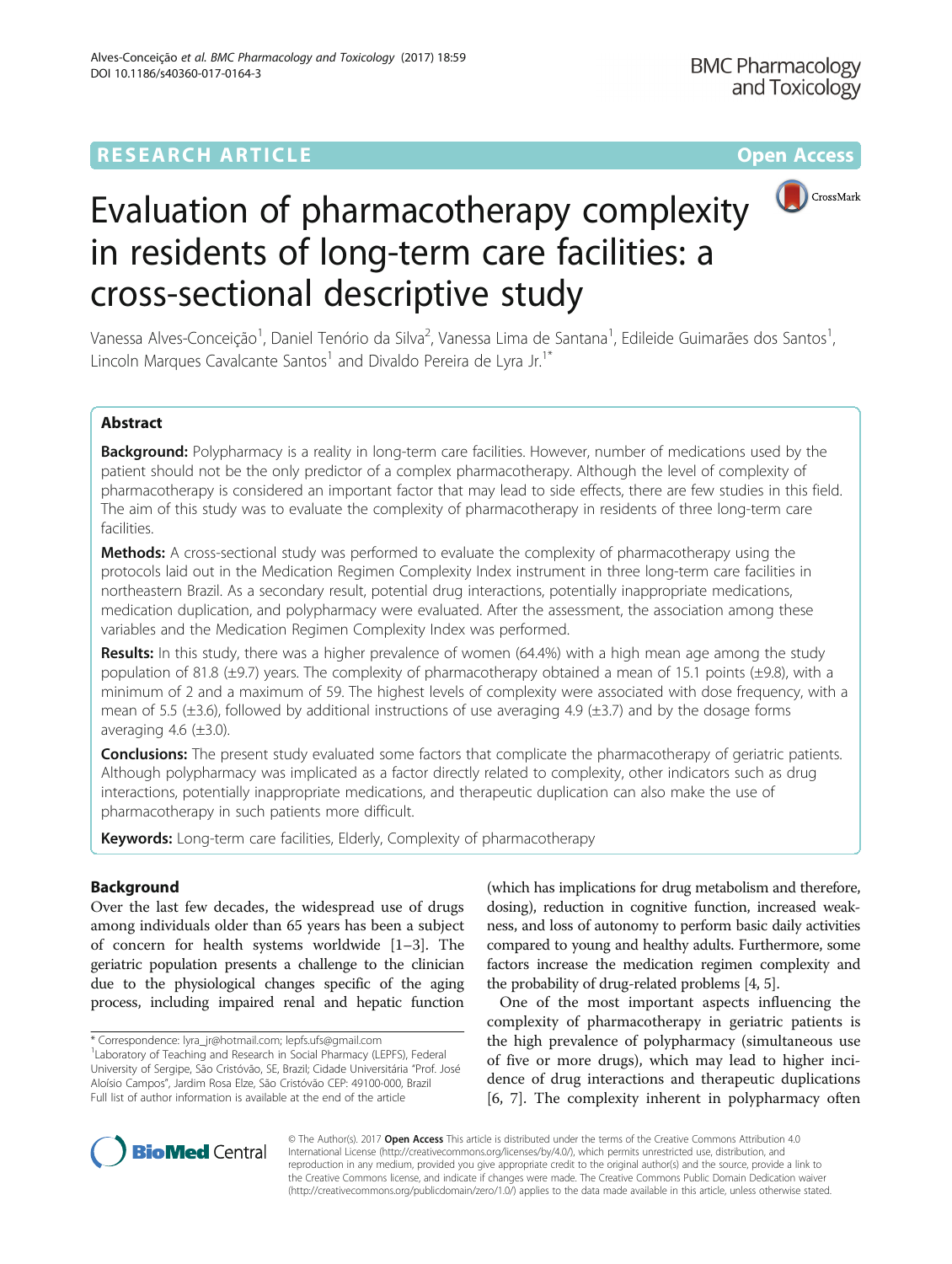leads to issues with patient compliance, resulting in a lack of adherence to the treatment that affects 40% to 75% of geriatric patients who are on such treatment regimens. This may be associated with confounding variables such as cognitive impairment, limited understanding of instructions, poor communication with health professionals, and increased likelihood of physical limitations [\[5\]](#page-6-0).

Although there are several definitions for complexity of pharmacotherapy, there is general agreement that it does not rely on clinical, pharmacological, and demographic factors. Instead, the key influences are the dosage form, dose frequency, and the clarity of instructions for product usage [[8\]](#page-6-0). The complexity of pharmacotherapy is composed of multiple features of the prescribed regimen including the number of different drugs in the treatment, number of doses of each individual drug per day, number of per-dose dosage units, total number of doses per day, and drug interactions with food [\[8](#page-6-0)–[10\]](#page-6-0).

In this context, the literature points out that pharmacotherapy reviews carried out by pharmacists may result in safer evaluations of how patients have been using their medications as well as the possible factors that make complex the pharmacotherapy of geriatric patients particularly [\[4, 11\]](#page-6-0). Elliott and colleagues [\[12\]](#page-6-0) showed that pharmaceutical interventions reduced the complexity of pharmacotherapy index among geriatric patients in a specialized hospital from 6.7 to 4.7 points. The major impact of the intervention was in patients that were discharged, with an adjusted mean difference of 2.7 points, thus reducing the impact of hospitalization by 26.3% on the complexity of pharmacological treatment for those patients. Despite these reviews, there are few studies on the evaluation of medication complexity in Latin America.

#### Aim of the study

This study aims to evaluate the complexity of pharmacotherapy in residents of three long-term care facilities (LTCF) in the state of Sergipe.

#### Methods

#### Design, location, and time of the study

A cross-sectional descriptive study was conducted for 12 months in three long-term care facilities, in the State of Sergipe, northeastern Brazil.

#### Studied population

Pharmacotherapeutic records of all geriatric residents in the three long-term care facilities were evaluated. The sample population had the following attributes: men and women aged 65 years or older and using at least one prescription medicine.

#### Data collection

The socio-demographic profile of the sample population was initially evaluated through the collection of data on age and gender. In addition, the number of medications used by the patients was verified. The data collected at the institutions were obtained from medical records, which were requested from the technical managers of the long-term care facilities. The BMI values were not collected, because the focus of the study was not to assess elderly patients diagnosed with chronic specific diseases. Also, mental/psychic status of patients was not obtained taking into consideration that the results would not influence the study, because the medicines used by the elderly were administered by the nursing staff.

#### Evaluation of the pharmacotherapeutic profile

The characterization of the pharmacotherapeutic profile was evaluated with the following information: therapeutic duplicity was defined as "the use of more than one medicine from the same therapeutic class prescribed for the same clinical condition sorted according to the Anatomical-Therapeutical-Chemical classification system"; drug interactions were evaluated and classified according to the degree of severity using the Micromedex $\degree$ database; potentially inappropriate medicines were analyzed according to the criteria of Beers (2012) which identifies 53 potentially inappropriate medications; and the presence of polypharmacy was defined as the multiple use of five or more medicines [\[13](#page-6-0)–[18\]](#page-6-0).

The total number of prescription medications was obtained for each patient, including both those of continuous or sporadic use. All prescription medications were included within the study; only homeopathic and manipulated medicines that did not present clear formulation were excluded.

#### Assessment of the complexity of pharmacotherapy

To measure the complexity of pharmacotherapy, each medicine used was evaluated through the Medication Regimen Complexity Index (MRCI) instrument, translated, and validated for the Brazilian Portuguese by Melchiors et al. [[10\]](#page-6-0). The MRCI has been applied only to medications prescribed by the doctor and/or indicated by the pharmacist evaluating the information contained on their label or prescription.

There are three sections in the MRCI instrument in which the following factors were assessed: section A (dosage forms present in the pharmacotherapy), section B (frequency of dose for each medicine in the pharmacotherapy), and section C (additional instructions for use, if applicable). Each section was completed in their respective order as per the instrument protocols, adding the score obtained in all three sections. Thus, the MRCI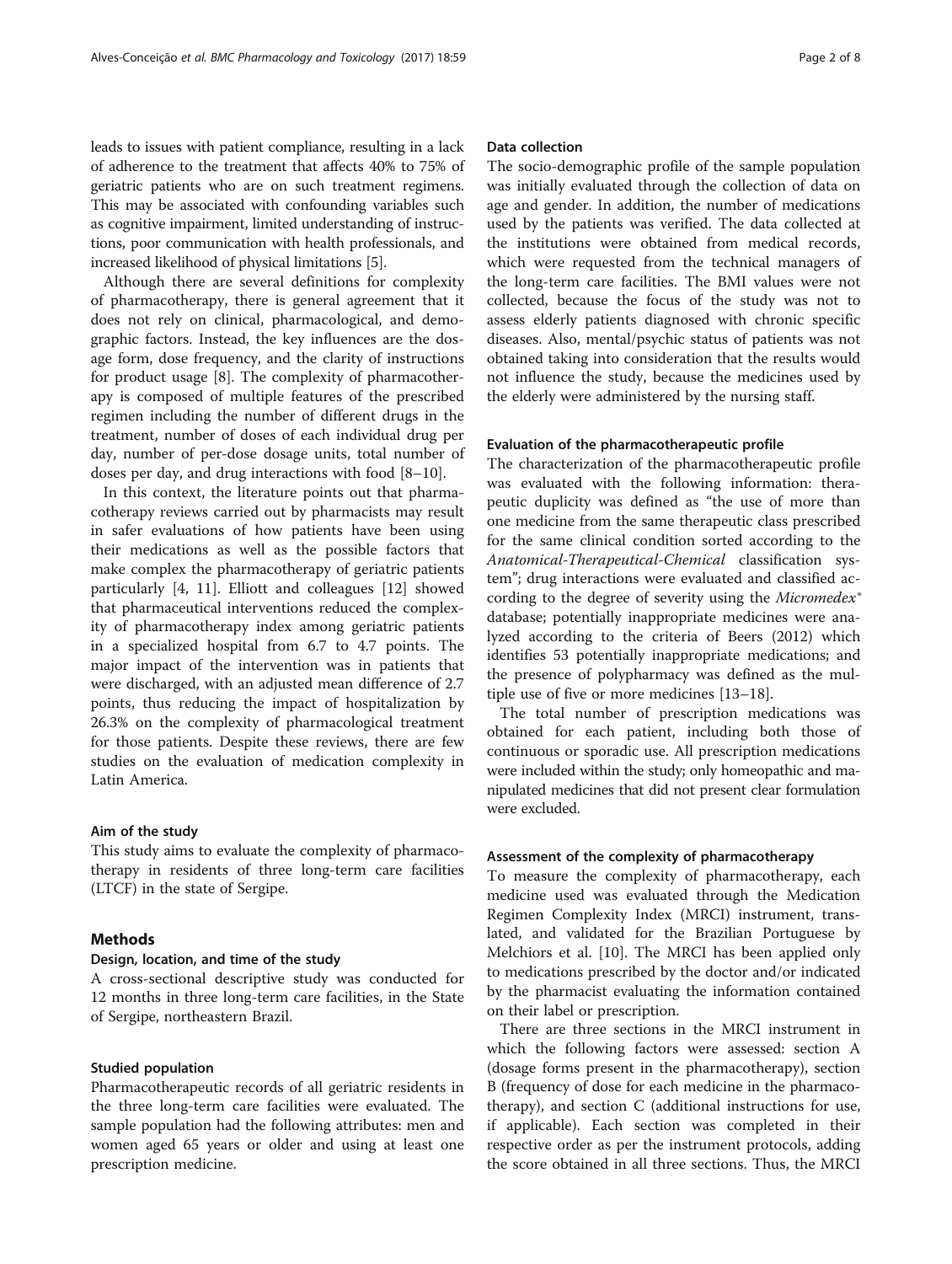was obtained taking into account that the closer to 1.5, the lower the complexity of pharmacotherapy.

In this context, to analyze the relationship between the MRCI and the number of medicines, data were dichotomized to reflect the complexity of pharmacotherapy of the evaluated patients, as well as to relate with the analyzed variables [\[19](#page-6-0), [20\]](#page-6-0).

#### Statistical analysis

All instruments were utilized and reviewed by the researcher and the results were recorded in Epi Info version 3.3 for Microsoft Windows with double entry. Data regarding socio-demographic profile, complexity of pharmacotherapy and pharmacotherapeutic profile of the patients were analyzed using descriptive statistics.

The Mantel-Haenszel chi-square test was used to evaluate the statistical significance of the association between socio-demographic and the pharmacotherapy data. Estimates of the prevalence of the number of medications according to the variables gender, age, complexity of pharmacotherapy, drug interaction, potentially inappropriate medications, therapeutic duplicity, and polypharmacy were calculated, in addition to the prevalence ratio, which is addressed as the measure of association. The associations between the dependent variables and each of the independent variables were investigated using bivariate logistic regression through calculations of the Adjusted Odds Ratio, 95% confidence intervals and *p*-values ( $p < 0.05$ ). The MRCI values were analyzed as continuous variables. Data analysis was conducted using SPSS-PC version 13.0.

#### Results

#### Socio-demographic profile

Of the 132 patients in the LTCFs studied, seven (5.2%) did not use any medications of any kind and so were excluded. Thus, 125 patients who used at least one medicine composed the final sample, spanning the three LTCFs. The mean age of the sample was 81.8 years (±9.7, range 62–103), of which 66.4% were women.

#### Pharmacotherapeutic profile

A high prevalence in the use of medications was observed in the three LCTFs, with approximately 95% of patients used at least one type of medication. From the analysis of 511 prescription medicines, 256 potential drug interactions were observed in 78 (62.4%) patients in the study sample.

One hundred and sixty-two (31.7%) potentially inappropriate medications were detected among the 125 analyzed patients. It is noteworthy that, in the defined sample, 92 (73.6%) patients used at least one medication considered inappropriate. Among the potentially inappropriate drugs most consumed, we highlight acetylsalicylic acid (28%), risperidone (10%), amitriptyline (8.5%), and thioridazine

(8.5%). Table 1 shows the pharmacotherapeutic profile of the geriatric patients in all three LTCFs.

In this study, the patients that were in use of polypharmacy were more likely to have drug interactions  $(\chi^2$  = 28.45;  $p < 0.0001$ ), as well as using potentially inappropriate medications ( $\chi^2$  = 17.04;  $p$  < 0.0001) and had therapeutic duplicity ( $\chi^2$  = 70.7;  $p$  < 0.0001).

The bivariate analysis showed that there is no statistically significant association between age and the number of medicines used ( $\chi^2$  = 0.35;  $p$  = 0.68), nor is gender difference related to the probability of presenting with polypharmacy ( $\chi^2 = 0.57$ ;  $p = 0.57$ ) (Table [2](#page-3-0)).

#### Complexity of pharmacotherapy

The complexity of pharmacotherapy, measured by the MRCI, obtained a mean of  $15.1 \pm 9.8$  (range 2–59).

Amongst those classified as having high levels of the complexity of pharmacotherapy, as defined above, an association with dose frequency was found with a mean of  $5.5 \pm 3.6$ ; followed by additional instructions about the use of medicines averaging  $4.9$  ( $\pm 3.7$ ) and the dosage form averaging 4.6  $(\pm 3.0)$ . This revealed a disproportion between the sections of the MRCI (Table [3\)](#page-3-0).

The bivariate analysis showed a significant difference between the increased polypharmacy and the higher MRCI  $(x^2 = 77.93; p < 0.0001)$ . Furthermore, our study found that the patients who had a high MRCI were more likely to have drug interactions ( $\chi^2$  = 40.1; *p* < 0.0001). The finding was similar for the chances of using potentially

| <b>Table 1</b> Pharmacotherapeutic profile of the patients in the |  |  |  |
|-------------------------------------------------------------------|--|--|--|
| three long-term care facilities                                   |  |  |  |

| Sergipe, Brazil, 2015                                                 |                       |
|-----------------------------------------------------------------------|-----------------------|
| Therapeutic duplicity $n$ (%)                                         | 45 (8.8)              |
| Minimum - Maximum                                                     | $1 - 5$               |
| Potentially inappropriate medications for the<br>elderly n (mean; SD) | $162$ (1.3 $\pm$ 1.1) |
| Minimum – Maximum                                                     | $1 - 19$              |
| Potential drug interactions n (mean; SD)                              | $256(2.0 \pm 3.0)$    |
| Minimum – Maximum                                                     | $2 - 59$              |
| Medication complexity index (mean; SD)                                | $15.1 \pm 9.8$        |
| Prescription drugs by generic name (%)                                | 66.1                  |
| Medication present in the Rename 2010 (%)                             | 62.4                  |
| <sup>a</sup> Patients who used $\geq$ 5 medicines n (%                | 42 (33.6)             |
| Patients who used $<$ 5 drugs n (%)                                   | 83 (66.4)             |
| Minimum-maximum number                                                | $1 - 13$              |
| Medication per elderly (mean; SD)                                     | $4.0 \pm 2.3$         |
| Male $n$ (%)                                                          | 184 (36)              |
| Female $n$ (%)                                                        | 327 (64)              |
| Total consumption (n)                                                 | 511                   |
| Drug use prevalence (%)                                               | 94.7                  |

aPresence of polypharmacy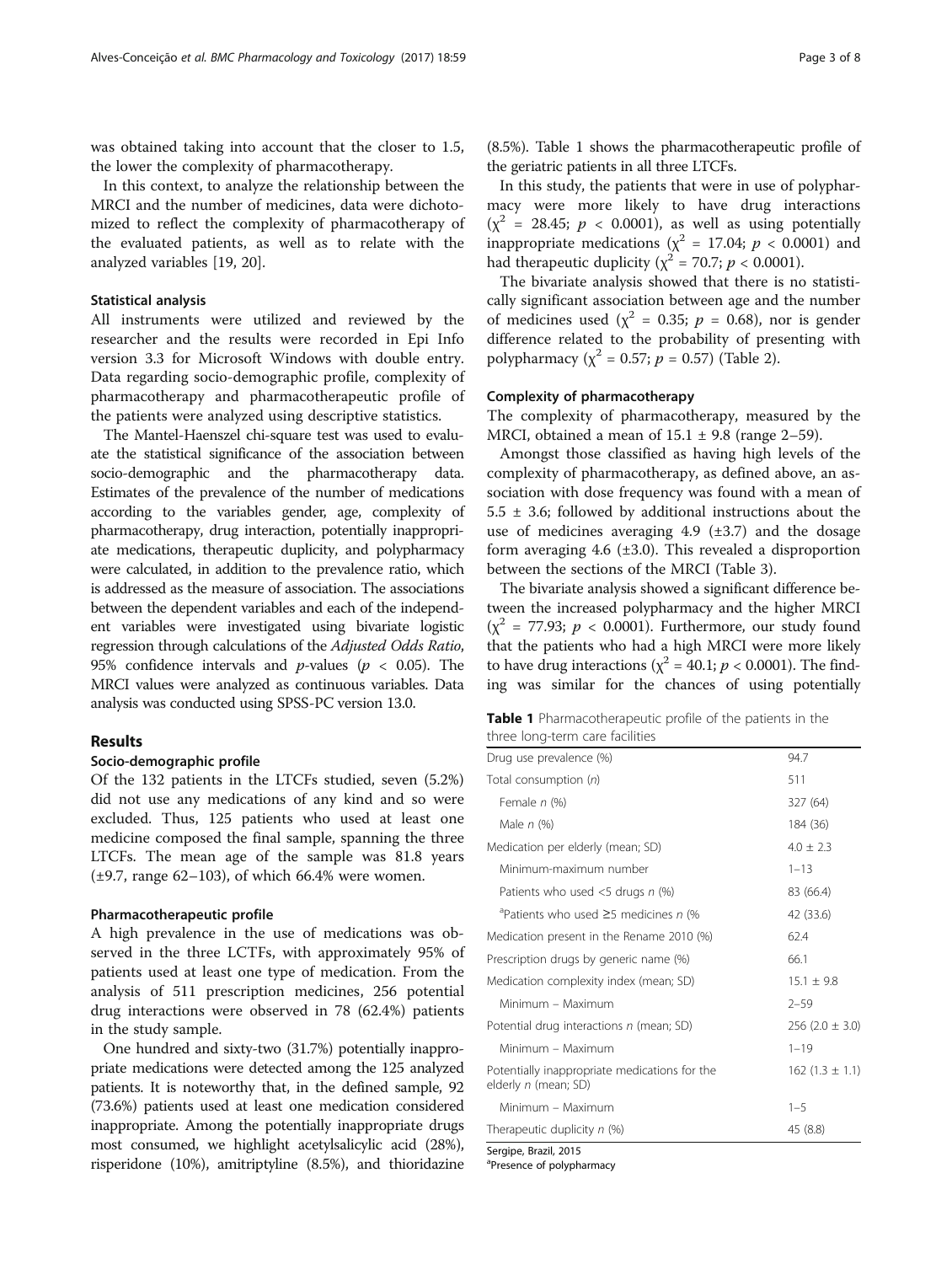<span id="page-3-0"></span>Table 2 Prevalence of polypharmacy in the studied population according to the variables: gender, age, drug interactions, potentially inappropriate medications for patients and therapeutic duplicity

| Variable                                              | Prevalence (%) | PR <sup>(a)</sup> | CI 95%          | $p$ -value |  |
|-------------------------------------------------------|----------------|-------------------|-----------------|------------|--|
| Gender                                                |                |                   |                 |            |  |
| Man                                                   | 38.10          | 1.00              |                 |            |  |
| Woman                                                 | 31.33          | 0.82              | $(0.5 - 1.36)$  | 0.28       |  |
| Age                                                   |                |                   |                 |            |  |
| $\geq 80$                                             | 31.58          | 0.86              | $(0.52 - 1.41)$ | 0.34       |  |
| < 80                                                  | 36.73          | 1.00              |                 |            |  |
| Potential drug interactions                           |                |                   |                 |            |  |
| Yes                                                   | 92.86          | 2.14              | $(1.65 - 2.78)$ | < 0.0001   |  |
| <b>No</b>                                             | 43.37          | 1.00              |                 |            |  |
| Potentially inappropriate medications for the elderly |                |                   |                 |            |  |
| Yes                                                   | 97.62          | 1.53              | $(1.29 - 1.81)$ | < 0.0001   |  |
| <b>No</b>                                             | 63.86          | 1.00              |                 |            |  |
| Therapeutic duplicity                                 |                |                   |                 |            |  |
| Yes                                                   | 57.14          | 5.27              | $(2.7 - 10.3)$  | < 0.0001   |  |
| No                                                    | 10.84          | 1.00              |                 |            |  |

Sergipe, Brazil, 2015

<sup>a</sup>Prevalence ratio

Table 3 Complexity of pharmacotherapy of the elderly related to the number of medicines used according to each section of the MRCI

| $\sqrt{n}$    | <b>MRCI</b><br>(mean)    | Section A<br>(n) | Section B<br>(n) | Section C<br>(n) | Number of<br>medicines |
|---------------|--------------------------|------------------|------------------|------------------|------------------------|
| 15            | 3.9                      | 08               | 04               | 03               | 01                     |
| 20            | 7.0                      | 10               | 06               | 04               | 02                     |
| 18            | 10.4                     | 02               | 08               | 08               | 03                     |
| 30            | 14.3                     | 05               | 12               | 13               | 04                     |
| 09            | 18.1                     | 02               | 03               | 04               | 05                     |
| 15            | 21.8                     | 02               | 10               | 03               | 06                     |
| 11            | 27.0                     | 03               | 04               | 04               | 07                     |
| 03            | 30.3                     | $00\,$           | $00\,$           | 03               | 08                     |
| 01            | 44.0                     | 01               | $00\,$           | $00\,$           | 10                     |
| 01            | 43.0                     | $00\,$           | 01               | $00\,$           | 11                     |
| 01            | 49.0                     | $00\,$           | $00\,$           | 01               | 12                     |
| 01            | 59.0                     | $00\,$           | 01               | 00               | 13                     |
| Total $n$ (%) | $\overline{\phantom{0}}$ | 33 (26.4)        | 49 (39.2)        | 43 (34.4)        |                        |
| Mean (SD)     | 15.1 $(\pm 9.8)$         | 4.6 $(\pm 3.0)$  | 5.5 $(\pm 3.6)$  | 4.9 $(\pm 3.7)$  |                        |

N represents the number of the elderly included in the study ( $n = 125$ ). Sergipe, Brazil, 2015

Section A: dosage forms present in pharmacotherapy

Section B: dose frequency for each medication of pharmacotherapy

Section C: additional instructions, if present in the medication

inappropriate medications ( $\chi^2$  = 15,8;  $p$  < 0.0001) and therapeutic duplicity ( $\chi^2$  = 29.0; *p* < 0.0001).

The bivariate analysis also showed that for age there is no statistically significant association ( $\chi^2$  = 0.95;  $p = 0.42$ ). Moreover, the analysis pointed out that gender difference is not related to the probability of high MRCI  $(\chi^2 = 0.20; p = 0.79)$  (Table 4).

The bivariate logistic regression was used to confirm the association between the MRCI values and the related risk factors. Similar to the bivariate analysis, our study found that the elderly who had high MRCI were more likely to have polypharmacy (OR = 2.796, 95% CI 1.652;4.732), potential drug interactions ( $OR = 1.275$ , 95% CI 1.163;1.397), therapeutic duplicity (OR = 1.133, 95% CI 1.071;1.198), and to use inappropriate medications (OR = 1.220, 95% CI 1.111;1.339) (Table [5\)](#page-4-0).

#### **Discussion**

The mean age being over 80 years and the higher proportion of women in the studied LTCFs in this study resemble other studies in Brazil [[21](#page-6-0), [22](#page-6-0)], as well as those conducted in other countries [\[2](#page-6-0), [23](#page-6-0), [24\]](#page-6-0). The prevalence of drug use in the geriatric population is high, averaging from two to five drugs, depending on the methodology used, with higher consumption

Table 4 MRCI prevalence in the studied population according to the variables: gender, age, polypharmacy, potential drug interactions, potentially inappropriate medications for patients and therapeutic duplicity

| Variable                                              | Prevalence (%)              | PR <sup>(a)</sup> | CI 95%           | $p$ -value |  |
|-------------------------------------------------------|-----------------------------|-------------------|------------------|------------|--|
| Gender                                                |                             |                   |                  |            |  |
| Man                                                   | 47.62                       | 1.00              |                  |            |  |
| Woman                                                 | 43.37                       | 0.91              | $(0.91 - 0.39)$  | 0.39       |  |
| Age                                                   |                             |                   |                  |            |  |
| $\geq 80$                                             | 56.14                       | 0.87              | $(0.65 - 1.16)$  | 0.21       |  |
| < 80                                                  | 64.71                       | 1.00              |                  |            |  |
| Polypharmacy                                          |                             |                   |                  |            |  |
| Yes                                                   | 100                         | 5.93              | $(3.68 - 9.56)$  | < 0.0001   |  |
| <b>No</b>                                             | 16.87                       | 1.00              |                  |            |  |
|                                                       | Potential drug interactions |                   |                  |            |  |
| Yes                                                   | 92.86                       | 2.46              | $(1.8 - 3.37)$   | < 0.0001   |  |
| <b>No</b>                                             | 37.68                       | 1.00              |                  |            |  |
| Potentially inappropriate medications for the elderly |                             |                   |                  |            |  |
| Yes                                                   | 92.86                       | 1.49              | $(1.22 - 1.82)$  | < 0.0001   |  |
| <b>No</b>                                             | 62.32                       | 1.00              |                  |            |  |
| Therapeutic duplicity                                 |                             |                   |                  |            |  |
| Yes                                                   | 50                          | 6.90              | $(2.85 - 16.70)$ | < 0.0001   |  |
| <b>No</b>                                             | 07.25                       | 1.00              |                  |            |  |

Sergipe, Brazil, 2015

a Prevalence ratio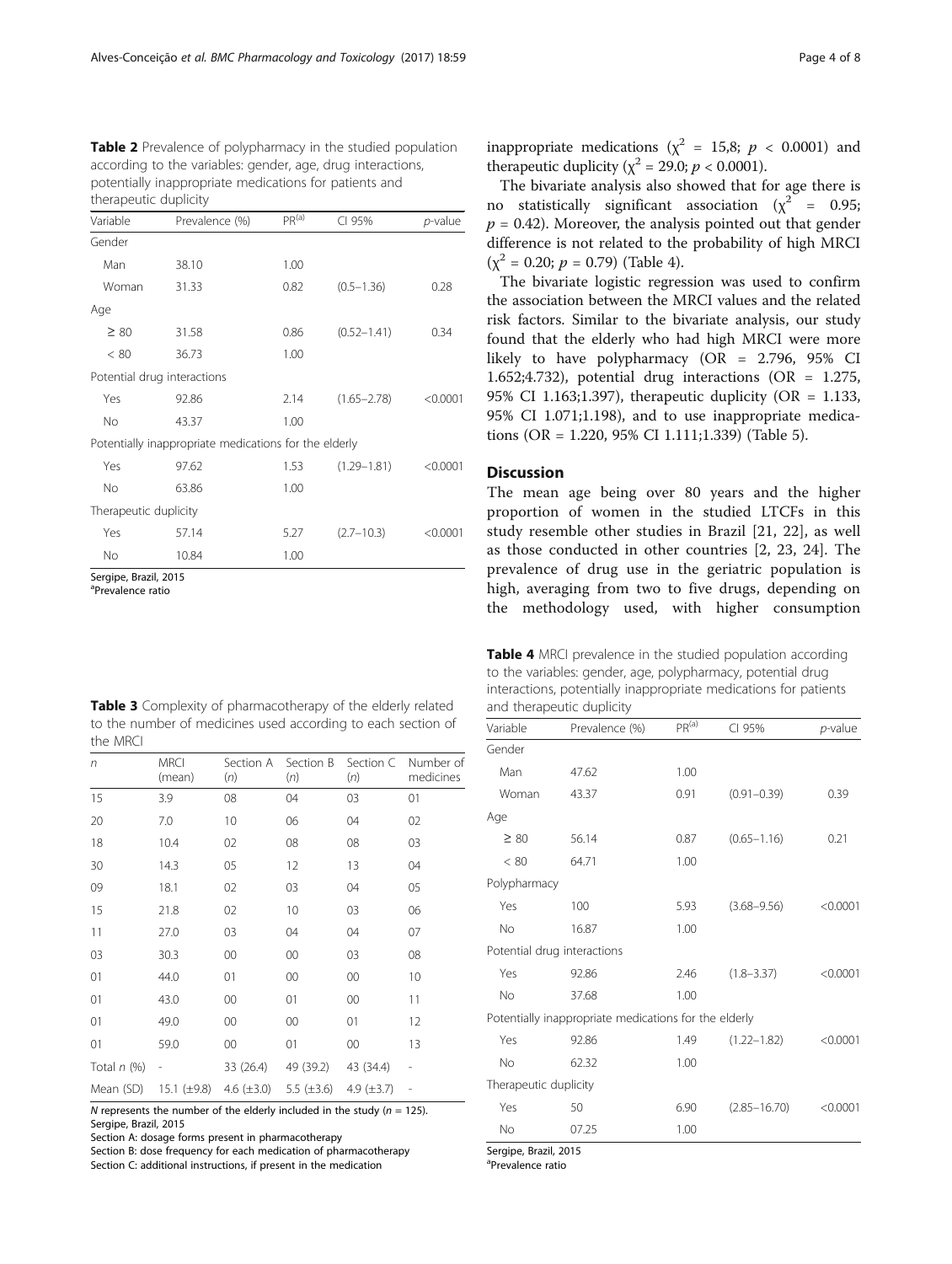<span id="page-4-0"></span>Table 5 Logistic regression: risk factors associated with the complexity of pharmacotherapy

| Variables                                                | Adjusted OR<br>(95% CI) | p-value |
|----------------------------------------------------------|-------------------------|---------|
| Polypharmacy                                             | 2.796 (1.652-4.732)     | < 0.001 |
| Potential drug interactions                              | 1.275 (1.163-1.397)     | < 0.001 |
| Potentially inappropriate medications<br>for the elderly | 1.220 (1.111-1.339)     | < 0.001 |
| Therapeutic duplicity                                    | 1.133 (1.071-1.198)     | < 0.001 |
| Sergipe, Brazil, 2015                                    |                         |         |

Sergipe, Brazil, 2015

among female patients [[24\]](#page-6-0). The use of pharmaceuticals by geriatric female patients may be connected to other singular factors specific to the aging process such as biological, social, and cultural problems [\[17](#page-6-0)]. In this sense, it is suggested that pharmaceutical interventions should be aimed specifically at women's health needs, including increased training of the healthcare staff regarding the pharmacotherapy of morbidities affecting the female population.

#### Assessment of the pharmacotherapeutic profile

In terms of prevalence of the number of medicines being used, the present study did not exhibit significant differences compared to similar studies [\[25](#page-6-0), [26](#page-6-0)]. The clinician responsible for each long-term care facility prescribed all medications and, in all three institutions, these were administered by a nursing professional in a similar way to the study by Advinha et al. [[24\]](#page-6-0), which adopted as criteria the existence of individual drug records, nursing and medical support. This may help in the transcription of the pharmacotherapeutic profile and the assessment of the MRCI by the pharmacist.

Regarding the occurrence of therapeutic duplicity, the psycholeptic drugs (N05) were the most commonly identified agent in events of redundancy. According to Aguiar et al. [[27\]](#page-6-0), the use of psycholeptic drugs in geriatric patients is a common practice. Although the prescription of such drugs is common in Brazil, lack of clinical evidence-based indicators makes this a questionable practice [[28\]](#page-6-0). The literature confirmed that the American Diabetes Association expects the duplication of the use of medicines for diabetes (A10) [[29\]](#page-6-0). Furthermore, studies show that the use of multiple drugs is required to control diabetes and other conditions associated with it [[30, 31](#page-7-0)]. In this sense, the assessment of therapeutic duplicity should not be directly linked to the quality of pharmacotherapy, in which evaluations about the risk-benefit balance cannot be carried out concurrently.

Overall, this study identified significant potential drug interactions in most institutionalized geriatric patients. We suggest requiring the monitoring of the outcomes of treatments prescribed to analyze whether the pharmaceutical interventions prescribed by the physician were of positive clinical significance. The literature confirms a positive association between the number of medicines and the presence of drug interactions pointing to polypharmacy as a precipitating factor of interactions and high mortality rates [[32](#page-7-0), [33\]](#page-7-0).

Tarantino et al. [\[39\]](#page-7-0) states that during the aging process there is a decrease in the overall hepatic metabolism of many drugs through the CYP enzyme system, and physiological changes from aging may increase the risk of drug-induced liver injury (DILI). Thus, polypharmacy and the presence of multiple diseases are considered factors that may increase the risk of drug interactions, as well as may cause exponential increase of drug-induced liver injury [\[34](#page-7-0)]. Studies have shown that clinically significant interactions are present in the pharmacotherapy of most geriatric patients presenting polypharmacy [\[16,](#page-6-0) [35](#page-7-0)–[37\]](#page-7-0).

In this study, most geriatric patients used at least one potentially inappropriate medicine. This often presents greater risk than corresponding benefits among this age group because of the increased probability of the incidence of intolerable adverse drug reactions and/or drug interactions. This type of situation is not limited to emerging countries; it is also common in developed countries [\[38, 39](#page-7-0)]. This may demonstrate a lack of knowledge regarding potentially inappropriate medications for geriatric patients by clinicians, which may introduce unnecessary risks to institutionalized geriatric patents and, therefore, higher costs for the institution.

It must be emphasized that the majority of potentially inappropriate medications prescribed in the LTCFs were present in the national list of essential and available medicines in the Brazilian health system. As the original foundation of the essential medicines list is to serve all ages and demands 80% of the diseases, we highlight the need for the development of a medications list directed specifically towards the treatment of geriatric patients, ensuring a more appropriate, effective, and safe pharmacotherapy [[27](#page-6-0)]. Moreover, the participation of the clinical pharmacist as a member of the multidisciplinary team can help guide the physician in making decisions about appropriate pharmacotherapy, and evaluate the risk-benefit that the use of potentially inappropriate drugs may provide to the pharmacotherapy of these patients [\[4](#page-6-0), [39\]](#page-7-0).

In a study conducted by Delgado Silveira et al. [\[40](#page-7-0)], pharmacist intervention integrated into the multidisciplinary team managing geriatric, multi-pathological patients achieved a significant 59.7% reduction in drugrelated problems. For this, further studies should be conducted on the effects of pharmaceutical interventions in order to support this analysis. Another alternative would be to provide a list of inappropriate medications to prescribers delivering positive potential in terms of patient safety [\[41, 42\]](#page-7-0).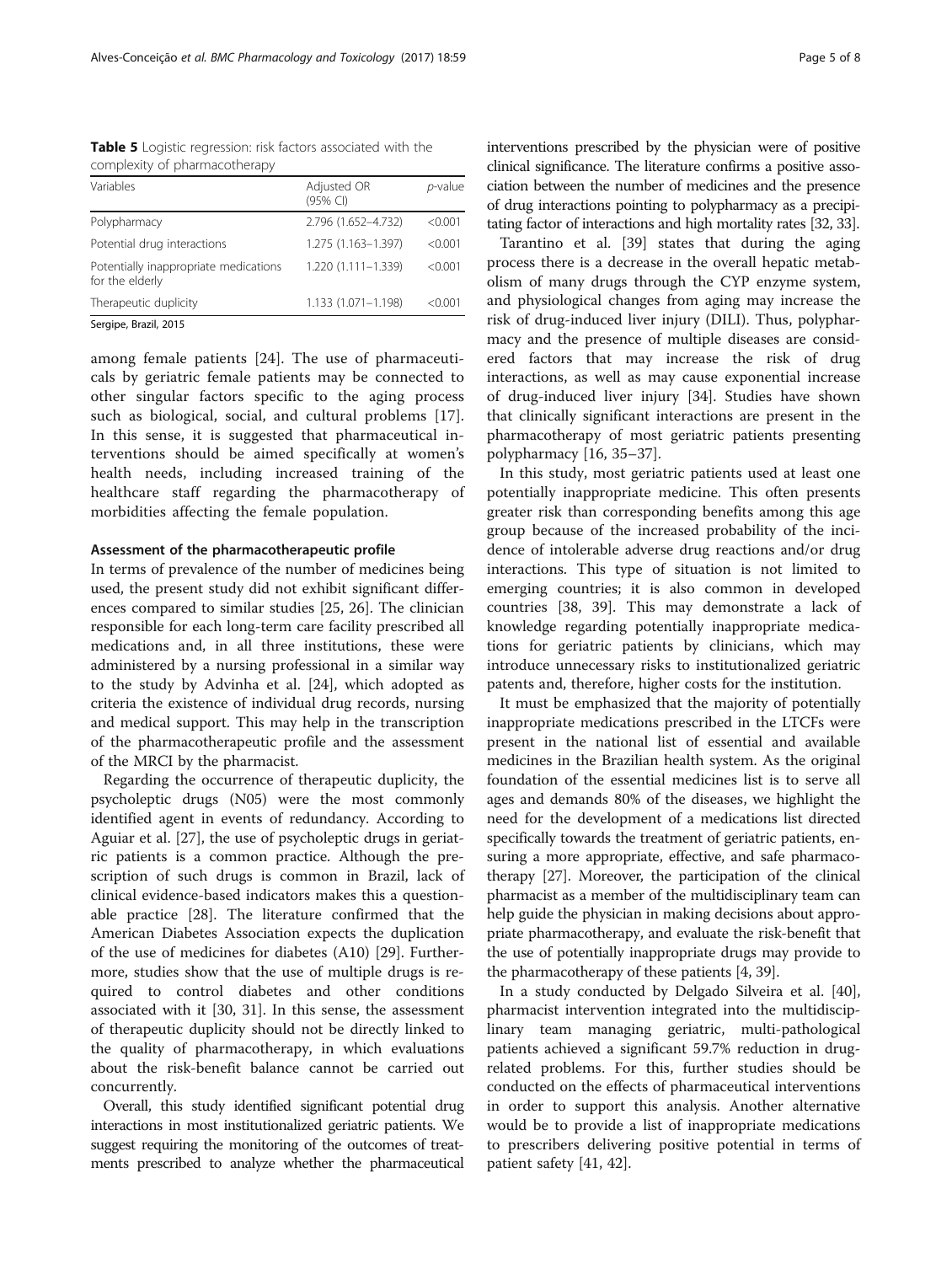In this study, a significant proportion of the sample presented an increased prevalence of polypharmacy when compared to the literature [[16](#page-6-0)–[18](#page-6-0)]. It is worth emphasizing that the number of prescription drugs can be considered a risk factor for possible side effects in this age group [[17](#page-6-0), [33](#page-7-0), [42](#page-7-0)]. Therefore, more investment is necessary in carrying out interventions focusing on the reduction of polypharmacy, considering the risk of occurrence of clinically-important adverse drug reactions increases by 50% with the concurrent use of five medicines, and 100% in cases that seven or more medicines are used [[7](#page-6-0), [18](#page-6-0)]. The same study also identified that in 20% of such cases the polypharmacy may cause severe side effects.

#### Assessment of the complexity of pharmacotherapy

Few studies in the literature have used the MRCI as a tool to perform the assessment of complexity related to the pharmacotherapy [\[7](#page-6-0), [43](#page-7-0)]. In this study, the complexity of pharmacotherapy measured by the MRCI obtained a mean of  $15.1 \pm 9.8$  points (range 2-59), which is consistent with similar complexity results shown by Melchiors et al. [\[10](#page-6-0)], and demonstrated a mean MRCI of 15.7 points (±8.3, range 4–45.5).

When assessing the MRCI, the higher levels of complexity were associated with dose frequency, apparently related to the prescriptions with multiple schedules and scattered doses. This result differs from the literature, whereby the correlation between the total proportion of the complexity index and its three sections (A, B and C) did not reflect in a direct proportion, as it was expected by the developers of the original instrument [[8, 24](#page-6-0)]. According to George et al. [[8\]](#page-6-0), the higher complexity index is the direct result of the individual growth of each section. However, this proportionality is not mentioned by the authors who validated the MRCI for the Brazilian Portuguese [\[10\]](#page-6-0). Since few studies have used the MRCI to assess the complexity index, further investigations are needed to confirm that the complexity of pharmacotherapy is not related to the direct proportion of each section (A, B and C) in the MRCI, and may occur disproportionality among them.

The present study found a direct association between the number of medicines used and the MRCI, which is confirmed by other studies in the literature [[24,](#page-6-0) [44](#page-7-0)]. Although the results pointed out this relationship, the decrease in polypharmacy cannot be considered as the only protection against a higher MRCI [\[4](#page-6-0), [7](#page-6-0), [44\]](#page-7-0). Factors such as drug interactions, potentially inappropriate medications, and therapeutic duplicity may also influence the complexity of pharmacotherapy. Such data were confirmed by the logistic regression analysis where an increase in the MRCI values were associated with a significant increase in the probability of risk of polypharmacy, drug interactions, potentially inappropriate medications for the elderly and therapeutic duplicity. Therefore, pharmaceutical interventions to reduce the complexity index should not focus only on reducing the number of medications used.

The association of drug use with pharmacokinetic and pharmacodynamic changes linked to the aging process creates conditions for the higher risk of side effects and drug interactions observed among geriatric patients [\[45](#page-7-0)]. According to the literature, characterizing and simplifying the complexity of pharmacotherapy is necessary as the aging process creates appropriate conditions for the high risk of side effects and potential drug interactions [[24,](#page-6-0) [45](#page-7-0)]. As a result, the pharmacist should identify and take action to avoid or mitigate potential drug interactions and therapeutic duplicity in order to optimize the risk-benefit relationship that such drugs can provide for these patients [\[46\]](#page-7-0).

Regarding the three sections of the MRCI, which demonstrated higher levels of complexity, further studies are needed to guide future pharmaceutical interventions. It is believed that this is one of the first studies on Latin America that evaluates the MRCI in institutionalized geriatric patients.

The present study brings together diverse variables that have been analyzed in an isolated way in other studies such as: drug interaction, potentially inappropriate medication for the elderly, therapeutic duplicity and polypharmacy. Such fact allows a broad analysis of the complexity of pharmacotherapy of elderly patients, which may help to identify necessary points that aim towards interventions to reduce the complexity of pharmacotherapy. One limitation of this study is related to the fact that we did not stratify the sample study, considering obesity and mental disorder, once it may have underestimated some of the results. Moreover, this study cannot be generalized for all elderly patients since it was realized in LTCFs.

#### Conclusion

The present study assessed some factors that make complex the pharmacotherapy of geriatric patients. Although we highlight polypharmacy as a factor directly related to the complexity of pharmacotherapy, other indicators such as drug interactions, the use of potentially inappropriate medications, and therapeutic duplicity can also hamper the use of pharmacotherapy in this group. Thus, the assessment of the complexity of pharmacotherapy by a clinical pharmacist may improve the analysis of prescription patterns, preventing health risks and ensuring greater safety. Further studies should measure the impact of such clinical interventions by a pharmacist in reducing the MRCI in order to minimize the risk factors that make complex the pharmacotherapy of geriatric patients in assisted long-term care facilities.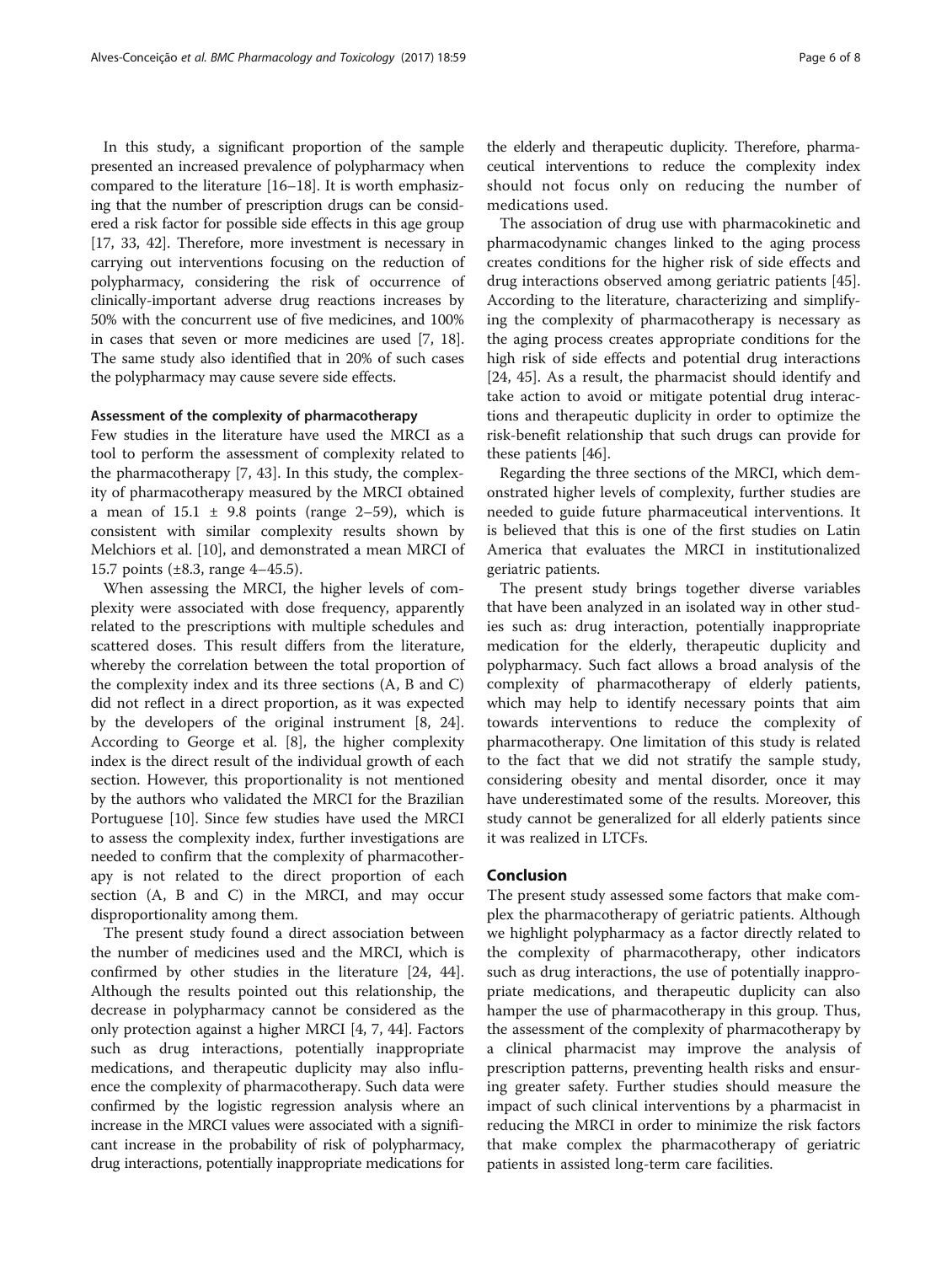#### <span id="page-6-0"></span>Abbreviations

LTCFs: Long Term Care Facilities; MRCI: Medication Regimen Complexity Index

#### Acknowledgements

We wish to thank all health teams and the elderly residents in the studied long-term care facilities. We also thank Dyego Carlos Souza Anacleto de Araújo for all his dedication and help in the data statistical analysis.

#### Availability of data and materials

The datasets generated and/or analyzed during the current study are not publicly available due to the size of the datasets but are available from the corresponding author on reasonable request.

#### Funding

This research was financially supported by the Institutional Program of Extension Scholarship (PIBIX) and the Scientific and Technological Research Support Foundation of Sergipe State (Fapitec/SE). The funders had no role in study design, data collection and analysis, decision to publish, or preparation of the manuscript.

#### Authors' contributions

VAC was a major contributor in writing the manuscript, responsible for study concept and design, acquisition, analysis and interpretation of data, and drafting of the manuscript. DTS and DPLJ also contributed to the study concept and design, drafting of the manuscript, and critical revision of the manuscript for important intellectual content. VLS and EGS performed the analysis and interpretation of data. LMCS revised the manuscript for important intellectual content. All authors read and approved the final manuscript.

#### Ethics approval and consent to participate

This study was authorized by the directors of the participating institutions and approved by the Research Ethics Committee of the Federal University of Sergipe (CAAE: 14,435,913.3.0000.5546). The collected data were for the exclusive use of the researchers having secured the confidentiality of information obtained in accordance with the resolution CNS n°. 466/2012.

#### Consent for publication

Not applicable.

#### Competing interests

The authors declare that they have no competing interests.

#### Publisher's Note

Springer Nature remains neutral with regard to jurisdictional claims in published maps and institutional affiliations.

#### Author details

<sup>1</sup> Laboratory of Teaching and Research in Social Pharmacy (LEPFS), Federal University of Sergipe, São Cristóvão, SE, Brazil; Cidade Universitária "Prof. José Aloísio Campos", Jardim Rosa Elze, São Cristóvão CEP: 49100-000, Brazil. <sup>2</sup> <sup>2</sup>Group of Studies in Geriatrics and Gerontology, College of Pharmacy, Federal University of Vale do São Francisco, Petrolina, Brazil.

#### Received: 5 April 2017 Accepted: 27 June 2017 Published online: 25 July 2017

#### References

- 1. Silva AL, Ribeiro AQ, Klein CH, et al. Use of medications by elderly Brazilians according to age: a postal survey. Cad Saúde Pública. 2012;28(6):1033–45.
- 2. Sung K. Predictive factors associated with death of elderly in nursing homes. Asian Nurs Res (Korean Soc Nurs Sci). 2014;8(2):143–9.
- 3. Santos AP, Silva DT, Alves-Conceição V, et al. An analysis of the quality studies that evaluate potentially inappropriate drug therapy. Afr J Pharm Pharmacol. 2015;9(10):3013–320.
- 4. Silva DT, Santos AP, Aguiar PM, et al. Analysis of research quality regarding pharmaceutical intervention in elderly residents of long-term care facilities: a systematic review. J Am Geriatr Soc. 2010;58(7):1404–6.
- 5. Paquin AM, Zimmerman KM, Kostas TR, et al. Complexity perplexity: a systematic review to describe the measurement of medication regimen complexity. Expert Opin Drug Saf. 2013;12(6):829–40.
- 6. Rollason V, Vogt N. Reduction of Polypharmacy in the Elderly A Systematic Review of the Role of the Pharmacist. Drugs Aging. 2003;20(11):817–32.
- 7. Mansur N, Weiss A, Beloosesky Y. Looking beyond polypharmacy: quantification of medication regimen complexity in the elderly. Am J Geriatr Pharmacother. 2012;10(4):223–9.
- 8. George J, Phun YT, Bailey MJ, et al. Development and validation of the medication regimen complexity index. Ann Pharmacother. 2004;38(9):1369–76.
- Stone VE, Hogan JW, Schuman P, et al. Antiretroviral regimen complexity, self-reported adherence, and HIV patients' understanding of their regimens: survey of women in the her study. J Acquir Immune Defic Syndr. 2001;28(2):124–31.
- 10. Melchiors AC, Correr CJ, Fernández-Llimos F. Translation and validation in to Portuguese language of the medication regimen complexity index. Arq Bras Cardiol. 2007;89(4):210–8.
- 11. Verrue CL, Petrovic M, Mehuys E, et al. Pharmacists' interventions for optimization of medication use in nursing homes a systematic review. Drugs Aging. 2009;26(1):37–49.
- 12. Elliott RA, O'Callaghan C, Paul E, et al. Impact of an intervention to reduce medication regimen complexity for older hospital inpatients. Int J Clin Pharm. 2013;35(2):217–24.
- 13. World Health Organization. Guideline for ATC classification and DDD assignment. Oslo: Who Collaborating Centre for Drug Statistics Methodology; 2013. Available at: [https://www.whocc.no/atc\\_ddd\\_index\\_](https://www.whocc.no/atc_ddd_index_and_guidelines/guidelines/) [and\\_guidelines/guidelines/](https://www.whocc.no/atc_ddd_index_and_guidelines/guidelines/). Accessed 23 June 2014.
- 14. Micromedex Solutions. Ann Arbor: Truven Health Analytics, Inc. Available at: [http://www.micromedexsolutions.com/.](http://www.micromedexsolutions.com/) Accessed Aug 2014.
- 15. AGS 2012 Beers Criteria Update Expert Panel. American Geriatrics Society updated Beers Criteria for potentially inappropriate medication use in older adults. J Am Geriatr Soc. 2012;60(4):616–31.
- 16. Linjakumpu T, Hartikainen S, Klaukka T, et al. Use of medications and polypharmacy are increasing among the elderly. J Clin Epidemiol. 2002; 55(8):809–17.
- 17. Lucchetti G, Granero AL, Pires SL, et al. Factors associated to polypharmacy in institutionalized elderly. Rev Bras Geriatr Gerontol. 2010;13(1):51–8.
- 18. Silva R, Schmidt OF, Silva S. Polypharmacy in geriatrics. Rev da AMRIGS. 2012;56(2):164–74.
- 19. Barreto MS, Reiners AAO, Marcon SS. Knowledge about hypertension and factors associated with the non-adherence to drug therapy. Rev Latino-Am Enfermagem. 2014;22(3):491–8.
- 20. Schoonover H, Corbett CF, Weeks DL, et al. Predicting potential postdischarge adverse drug events and 30-day unplanned hospital readmissions from medication regimen complexity. J Patient Saf. 2014;10(4):186–91.
- 21. Correr CJ, Melchiors AC, Rossignoli P, et al. Applicability of situation sheet on calculating medication complexity in diabetic patients. Seguimiento Farmacoterapéutico. 2005;3(2):103–11.
- 22. Gautério DP, Santos SSC, Pelzer MT, et al. The characterization of elderly medication users living in long-term care facilities. Rev Esc Enferm. 2012; 46(6):1395–400.
- 23. Onder G, Carpenter I, Finne-Soveri H, et al. Assessment of nursing home residents in Europe: the Services and Health for Elderly in Long term care (SHELTER) study. BMC Health Serv Res. 2012;12:5.
- 24. Advinha AM, Oliveira-Martins S, Mateus V, et al. Medication regimen complexity in institutionalized elderly people in an aging society. Int J Clin Pharm. 2014;36(4):750–6.
- 25. Zermansky AG, Alldred DP, Petty DR, et al. Clinical medication review by a pharmacist of elderly people living in care homes-randomised controlled trial. Age Ageing. 2006;35(6):586–91.
- 26. Medeiros EFF, Moraes CF, Karnikowski M, et al. Intervenção interdisciplinar enquanto estratégia para o Uso Racional de Medicamentos em idosos. Cien Saude Colet. 2011;16(7):3139–49.
- 27. Aguiar PM, Lyra Junior DP, Silva DT, et al. Avaliação da farmacoterapia de idosos residentes em instituições asilares no nordeste do Brasil. Lat Am J Pharm. 2008;27(3):454–9.
- 28. Kukreja S, Kalra G, Shah N, et al. Polypharmacy in psychiatry: a review. Mens Sana Monogr. 2013;11(1):82–99.
- 29. American Diabetes Association Clinical Practice Recommendations. Summary of Revisions for the 2009 Clinical Practice Recommendations. Diabetes Care. 2009;32(Suppl):S3–5.